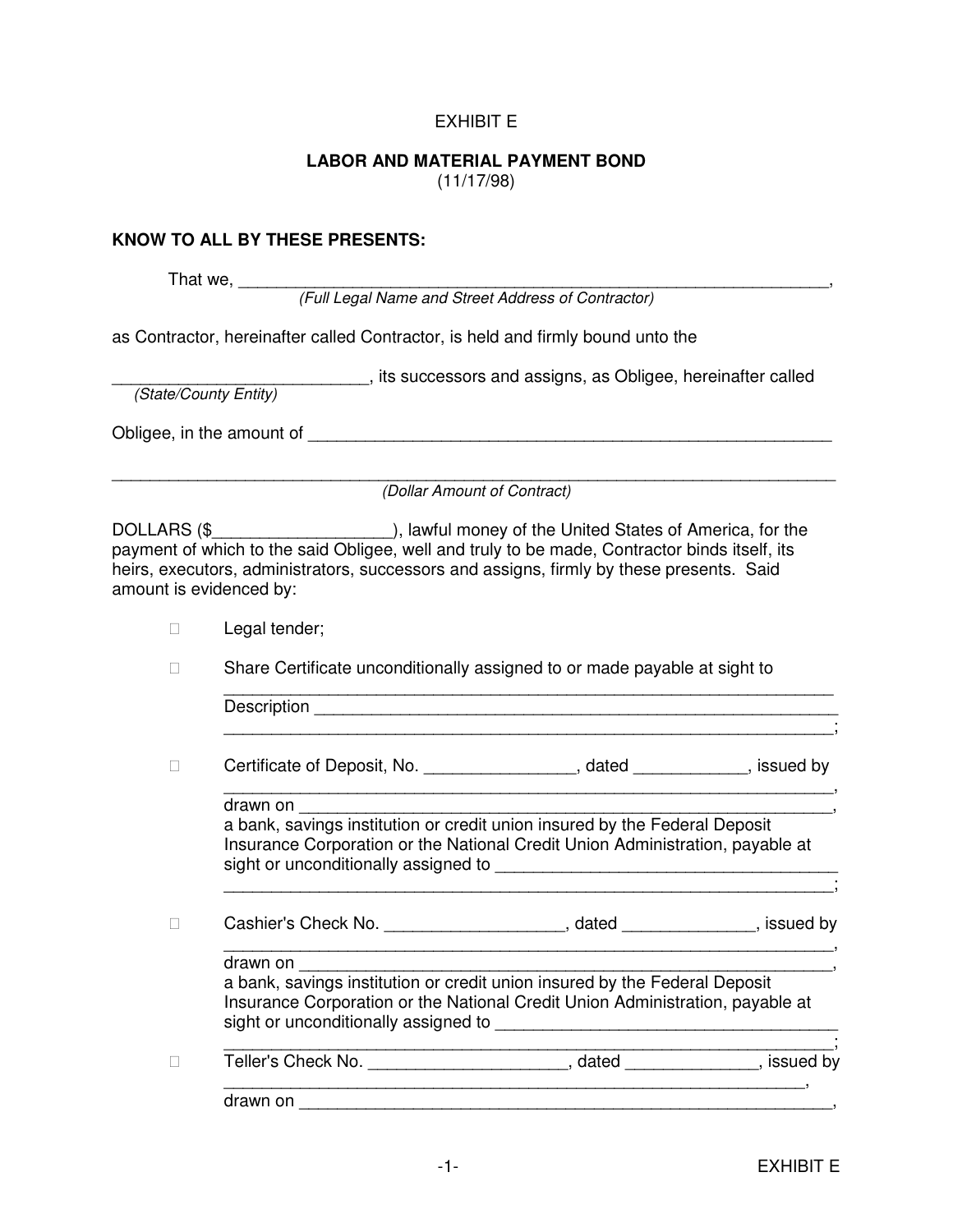a bank, savings institution or credit union insured by the Federal Deposit Insurance Corporation or the National Credit Union Administration, payable at sight or unconditionally assigned to

 $\overline{\phantom{a}}$  ; and the contract of the contract of the contract of the contract of the contract of the contract of the contract of the contract of the contract of the contract of the contract of the contract of the contrac

Treasurer's Check No. \_\_\_\_\_\_\_\_\_\_\_\_\_\_\_\_\_\_\_\_, dated \_\_\_\_\_\_\_\_\_\_\_\_\_, issued by

 \_\_\_\_\_\_\_\_\_\_\_\_\_\_\_\_\_\_\_\_\_\_\_\_\_\_\_\_\_\_\_\_\_\_\_\_\_\_\_\_\_\_\_\_\_\_\_\_\_\_\_\_\_\_\_\_\_\_\_\_\_\_\_\_, drawn on **weight** 

 a bank, savings institution or credit union insured by the Federal Deposit Insurance Corporation or the National Credit Union Administration, payable at sight or unconditionally assigned to \_\_\_\_\_\_\_\_\_\_\_\_\_\_\_\_\_\_\_\_\_\_\_\_\_\_\_\_\_\_\_\_\_\_\_\_

\_\_\_\_\_\_\_\_\_\_\_\_\_\_\_\_\_\_\_\_\_\_\_\_\_\_\_\_\_\_\_\_\_\_\_\_\_\_\_\_\_\_\_\_\_\_\_\_\_\_\_\_\_\_\_\_\_\_\_\_\_\_\_\_;

\_\_\_\_\_\_\_\_\_\_\_\_\_\_\_\_\_\_\_\_\_\_\_\_\_\_\_\_\_\_\_\_\_\_\_\_\_\_\_\_\_\_\_\_\_\_\_\_\_\_\_\_\_\_\_\_\_\_\_\_\_\_\_\_;

Official Check No. \_\_\_\_\_\_\_\_\_\_\_\_\_\_\_\_\_\_\_\_\_\_, dated \_\_\_\_\_\_\_\_\_\_\_\_\_, issued by

 \_\_\_\_\_\_\_\_\_\_\_\_\_\_\_\_\_\_\_\_\_\_\_\_\_\_\_\_\_\_\_\_\_\_\_\_\_\_\_\_\_\_\_\_\_\_\_\_\_\_\_\_\_\_\_\_\_\_\_\_\_\_\_\_, drawn on \_\_\_\_\_\_\_\_\_\_\_\_\_\_\_\_\_\_\_\_\_\_\_\_\_\_\_\_\_\_\_\_\_\_\_\_\_\_\_\_\_\_\_\_\_\_\_\_\_\_\_\_\_\_\_\_,

 a bank, savings institution or credit union insured by the Federal Deposit Insurance Corporation or the National Credit Union Administration, payable at sight or unconditionally assigned to \_\_\_\_\_\_\_\_\_\_\_\_\_\_\_\_\_\_\_\_\_\_\_\_\_\_\_\_\_\_\_\_\_\_\_\_

 Certified Check No. \_\_\_\_\_\_\_\_\_\_\_\_\_\_\_\_\_\_\_\_, dated \_\_\_\_\_\_\_\_\_\_\_\_\_, accepted by a bank, savings institution or credit union insured by the Federal Deposit Insurance Corporation or the National Credit Union Administration, payable at sight or unconditionally assigned to \_\_\_\_\_\_\_\_\_\_\_\_\_\_\_\_\_\_\_\_\_\_\_\_\_\_\_\_\_\_\_\_\_\_\_\_  $\ddot{\phantom{\phi}}$  , and the contract of the contract of the contract of the contract of  $\ddot{\phantom{\phi}}$  ;

# **WHEREAS:**

The Contractor has by written agreement dated \_\_\_\_\_\_\_\_\_\_\_\_\_\_\_\_\_\_\_\_\_\_\_\_\_ entered into a contract with Obligee for the following Project: \_\_\_\_\_\_\_\_\_\_\_\_\_\_\_\_\_\_\_\_\_\_\_\_\_\_\_\_\_\_\_ \_\_\_\_\_\_\_\_\_\_\_\_\_\_\_\_\_\_\_\_\_\_\_\_\_\_\_\_\_\_\_\_\_\_\_\_\_\_\_\_\_\_\_\_\_\_\_\_\_\_\_\_\_\_\_\_\_\_\_\_\_\_\_\_\_\_\_\_\_\_\_\_\_\_\_\_

\_\_\_\_\_\_\_\_\_\_\_\_\_\_\_\_\_\_\_\_\_\_\_\_\_\_\_\_\_\_\_\_\_\_\_\_\_\_\_\_\_\_\_\_\_\_\_\_\_\_\_\_\_\_\_\_\_\_\_\_\_\_\_\_\_\_\_\_\_\_\_\_\_\_\_\_

\_\_\_\_\_\_\_\_\_\_\_\_\_\_\_\_\_\_\_\_\_\_\_\_\_\_\_\_\_\_\_\_\_\_\_\_\_\_\_\_\_\_\_\_\_\_\_\_\_\_\_\_\_\_\_\_\_\_\_\_\_\_\_\_\_\_\_\_\_\_\_\_\_\_\_\_ hereinafter called Contract, which Contract is incorporated herein by reference and made a part hereof.

\_\_\_\_\_\_\_\_\_\_\_\_\_\_\_\_\_\_\_\_\_\_\_\_\_\_\_\_\_\_\_\_\_\_\_\_\_\_\_\_\_\_\_\_\_\_\_\_\_\_\_\_\_\_\_\_\_\_\_\_\_\_\_\_\_\_\_\_\_\_\_\_\_\_\_\_

# **NOW, THEREFORE,**

 The condition of this obligation is such that, if Contractor shall promptly and faithfully perform the Contract in accordance with, in all respects, the stipulations, agreements, covenants and conditions of the Contract as it now exists or may be modified according to its terms, free from all liens and claims and without further cost, expense or charge to the Obligee, its officers, agents, successors or assigns, free and harmless from all suits or actions of every